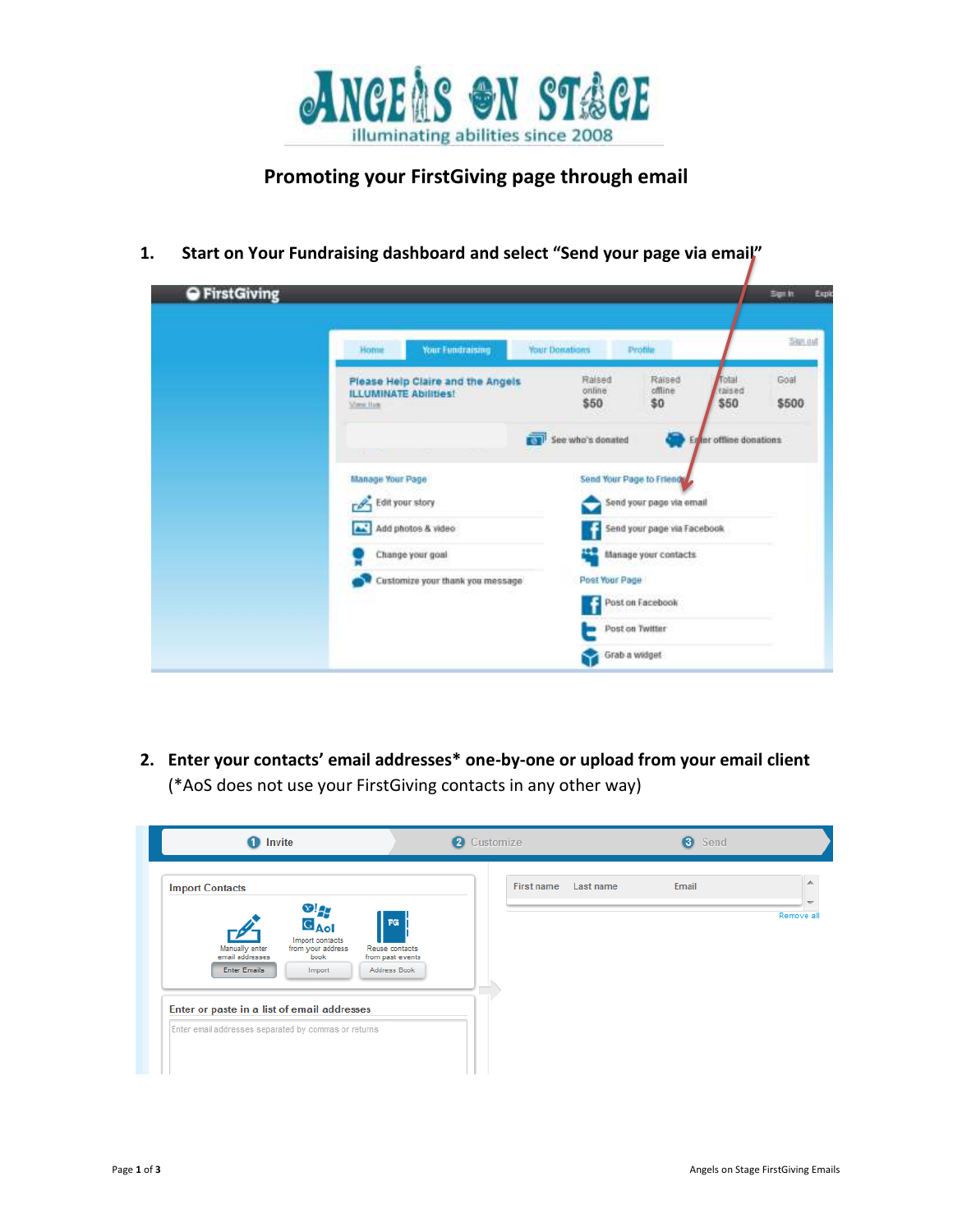

**3. Customize your request email and your thank you email**

**4. At the bottom of the email or thank you page, click "Send" or go back and "Invite more people"**